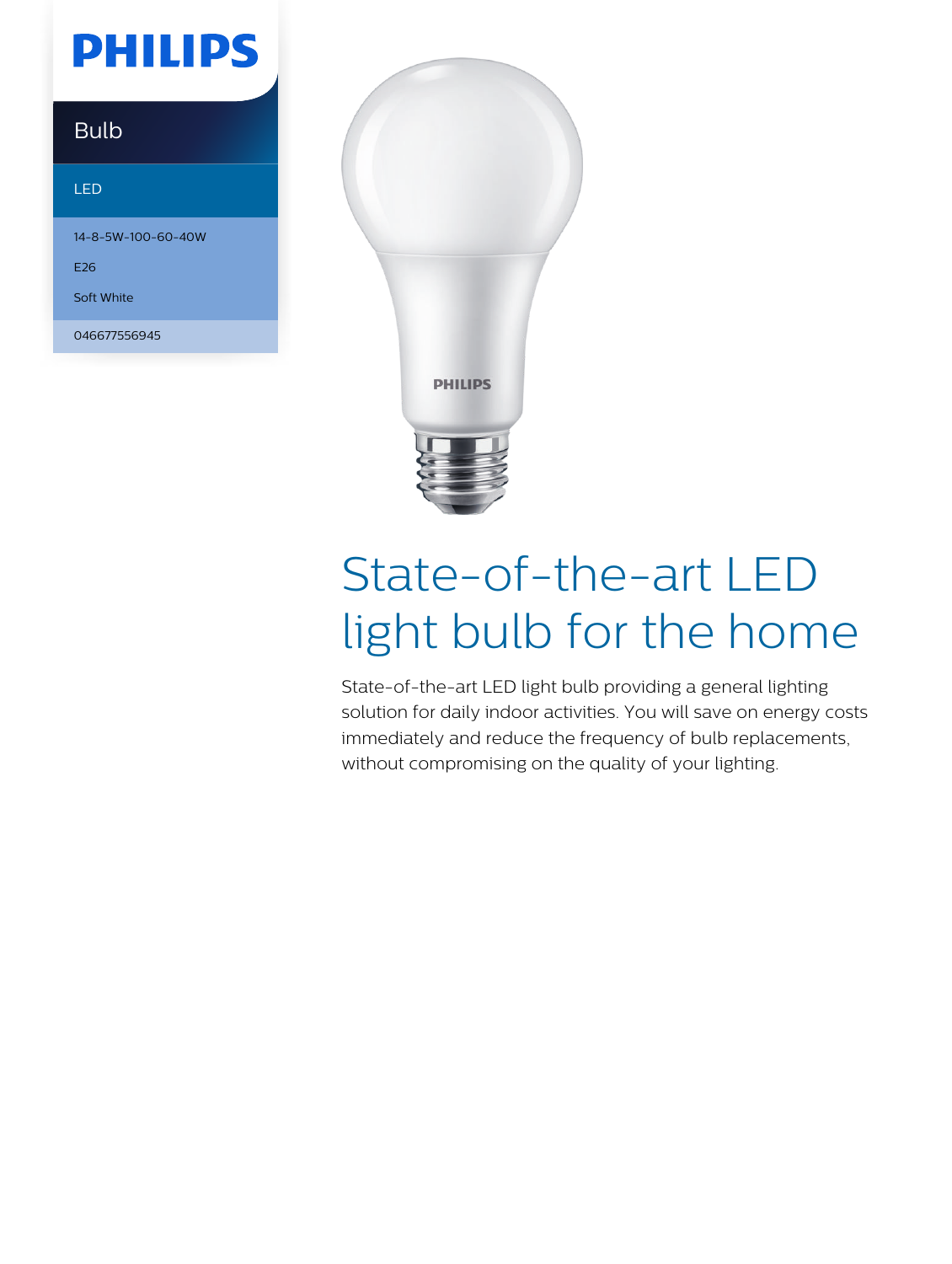### Specifications

#### **Bulb characteristics**

- Dimmable: No
- Intended use: Indoor
- Lamp shape: Non directional bulb
- Socket: E26
- Technology: LED
- Type of glass: Frosted

#### **Bulb dimensions**

- Height: 13.31 cm
- Weight: 0.094 kg
- Width: 7.06 cm

#### **Durability**

- Average life (at 2.7 hrs/day): 25 year(s)
- Lumen maintenance factor: 70%
- Nominal lifetime: 25,000 hour(s)
- Number of switch cycles: 50,000

#### **Light characteristics**

- Beam angle: 250 degree(s)
- Color consistency: 4SDCM
- Color rendering index (CRI): 90
- Color temperature: 2700 K
- Light Color Category: Soft White
- Nominal luminous flux: 1600-800-450 lumen
- Starting time: <0.5 s
- Warm-up time to 60% light: Instant full light
- Color Code: 927 | CCT of 2700K

#### **Miscellaneous**

• EyeComfort: Yes

#### **Other characteristics**

- Lamp current: 120-56-38 mA
- Efficacy: 114 lm/W

#### **Packaging information**

- EAN: 046677556945
- EOC: 556944
- Product title: 14A21/LED/927/P/ E26/3WAY ND 4/1FB T20

#### **Power consumption**

- Energy Star Certified: Yes
- Power factor: 0.7
- Voltage: 120 V
- Wattage: 14, 8, 5 W
- Wattage equivalent: 100-60-40 W

#### **Product dimensions & weight**

• Length: 13.31 cm

#### **Rated values**

- Rated beam angle: 250 degree(s)
- Rated lifetime: 25,000 hour(s)
- Rated luminous flux: 1600-800-450 lumen
- Rated power: 14-8-5 W

#### **Technical specifications**

• Frequency: 60 Hz